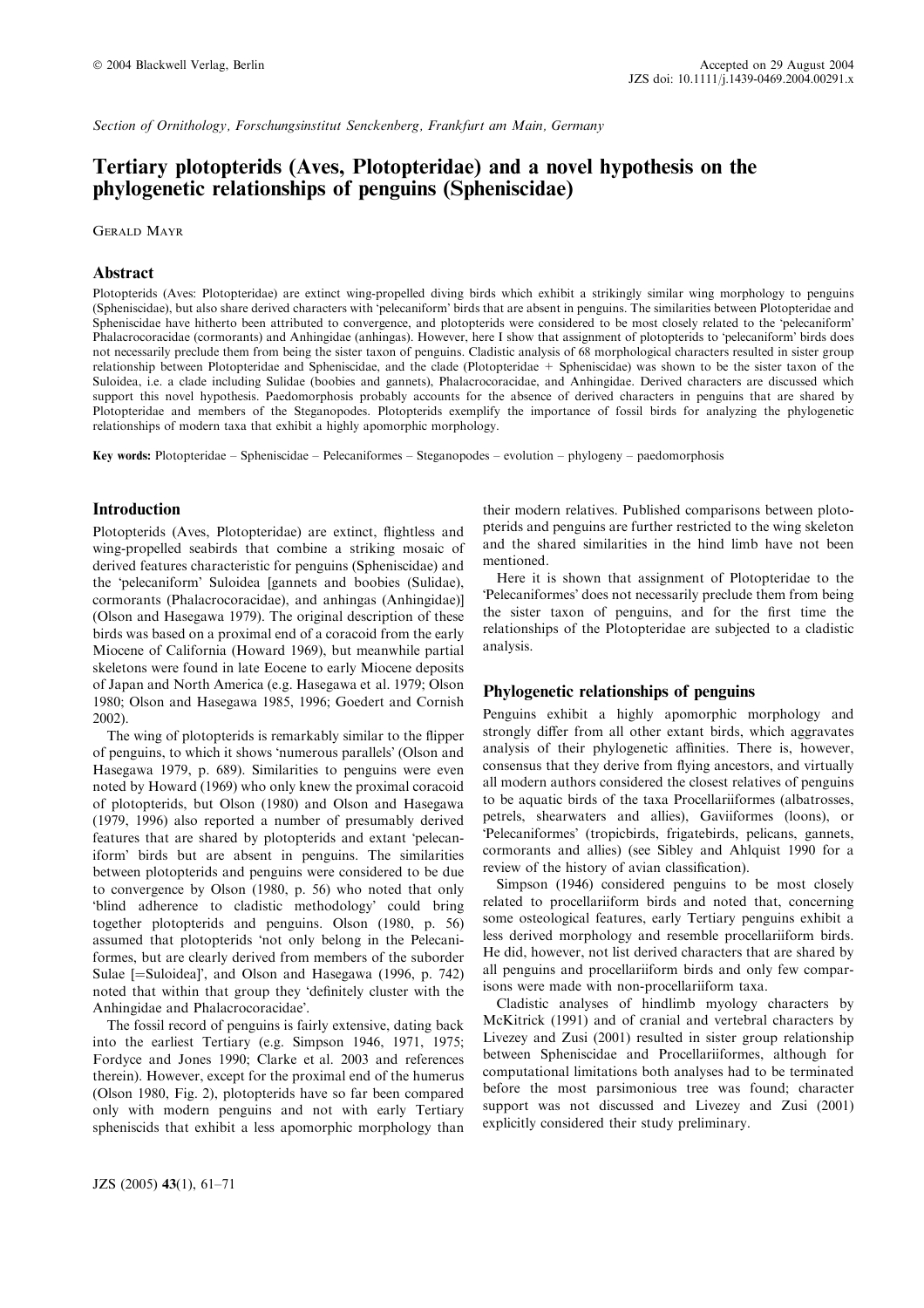Cracraft (1985, 1988) considered Spheniscidae to be the sister taxon of the clade (Gaviidae + Podicipedidae) but regarded this clade ill-defined (Cracraft 1988, p. 349). An analysis of 148 morphological characters for 43 neornithine taxa by Mayr and Clarke (2003) resulted in sister group relationship between Spheniscidae and a clade including Procellariiformes, Podicipedidae and Gaviidae. Character support for this node (Mayr and Clarke 2003, Fig. 1) is, however, also weak as three of the nine recovered synapomorphies are reversals into the primitive condition for Neornithes, one is not present in Podicipedidae, and three are related to the reduced hallux of these birds. There is both molecular and morphological evidence that Podicipedidae are the sister group of flamingos (Phoenicopteridae) (van Tuinen et al. 2001; Chubb 2004; Mayr 2004).

Molecular studies, too, did not yield congruent results concerning the position of penguins. The DNA–DNA hybridization studies of Sibley and Ahlquist (1990), that have repeatedly been criticized for methodological reasons (e.g. Houde 1987; Lanyon 1992; Harshman 1994), supported sister group relationship between Spheniscidae and the clade (Gaviidae + Procellariiformes).

Analysis of mitochondrial DNA sequences by Hedges and Sibley (1994) showed penguins to be within a clade including the shoebill (Balaenicipitidae), pelicans (Pelecanidae), storks (Ciconiidae), loons and procellariiform birds, but did not resolve their exact position within that clade; reanalysis of the data by Farris et al. (1999) showed this grouping to be poorly supported.

An analysis combining mitochondrial DNA data, isozymes, and behavioral characters by Paterson et al. (1995) resulted in monophyly of a clade including Spheniscidae and Phalacrocoracidae, the only 'pelecaniform' group included in this study.

Analysis of nuclear and mitochondrial DNA sequences of a small taxon sample by Cooper and Penny (1997) resulted in monophyly of the clade (Spheniscidae + (Gaviidae + Procellariiformes)). Analysis of DNA–DNA hybridization data, as well as nuclear and mitochondrial DNA sequences by van Tuinen et al. (2001) supported monophyly of the clade (Spheniscidae  $+$  Procellariiformes), which in turn was shown to be the sister taxon of the Gaviidae in the analysis of the sequence data (the Gaviidae were omitted from the analysis of the DNA–DNA hybridization data). Sister group relationship between penguins and procellariiform birds was, however, not supported in the analyses of Siegel-Causey (1997, mitochondrial DNA), Chubb (2004, ZENK gene), and Simon et al. (2004, prepoinsulin gene), although the results of these studies are not congruent concerning the position of penguins.

#### Materials and Methods

Skeletons of the following extant taxa were examined in the collections of Forschungsinstitut Senckenberg and Museum für Naturkunde, Berlin (sequence of taxa as in Appendix 2): Tinamidae: Crypturellus, Rhynchotus, Tinamus. Galliformes: Megapodius, Crax, Gallus, Meleagris, Numida, Phasianus. Ardeidae: Agamia, Ardea, Ardeola, Botaurus, Butorides, Cochlearius, Egretta, Ixobrychus, Nycticorax. Ciconiidae: Anastomus, Ciconia, Leptoptilus, Mycteria. Gaviidae: Gavia. Diomedeidae: Diomedea. Hydrobatidae: Oceanodroma. Pelecanoididae: Pelecanoides. Procellariidae: Bulweria, Calonectris, Daption, Fulmarus, Procellaria, Pterodroma, Puffinus. Scopidae: Scopus. Balaenicipitidae: Balaeniceps. Phaethontidae: Phaethon. Fregatidae: Fregata. Pelecanidae: Pelecanus. Spheniscidae: Aptenodytes, Eudyptes, Eudyptula,

Pygoscelis, Spheniscus. Anhingidae: Anhinga. Phalacrocoracidae: Phalacrocorax. Sulidae: Sula.

Coding of the Plotopteridae is based on descriptions and illustrations of Tonsala hildegardae and Copepteryx hexeris in Olson (1980), and Olson and Hasegawa (1996), and on a skull of an as yet unnamed plotopterid taxon in Hasegawa et al. (1979, p. 17).

The terms 'penguin' and 'Spheniscidae' are here used for all taxa more closely related to modern penguins than to Plotopteridae or any non-spheniscid modern avian taxon.

Comparisons with fossil penguins are based on the descriptions and illustrations in Simpson (1946, 1971, 1975); Fordyce and Jones (1986, 1990) and Clarke et al. (2003). With regard to the characters included in the analysis, and inasmuch as these are observable owing to preservation, the known fossil penguins do not differ from their modern relatives. If not stated otherwise, all characters listed as characteristic for Spheniscidae are further present in the fossil taxa.

Non-osteological characters were taken from the literature, the character matrix is in part based on Cracraft (1985) and Mayr (2003), the only comprehensive analyses of 'pelecaniform' relationships that are based on osteological characters. Anatomical terminology follows Baumel et al. (1993).

As the paddle-shaped wing of plotopterids and penguins certainly is an adaptation to a special mode of wing-propelled diving, characters relating to the wing and pectoral girdle of these birds may be functionally correlated. It was thus tried to limit the number of characters relating to the wing and pectoral girdle morphology of these birds and to exclude characters that are obviously correlated, i.e. flattening of ulna and of radius and carpometacarpus. Characters for which such a correlation was not obvious, i.e. the flattening of the ulna and the widening of the scapula, were included as separate characters.

A phylogenetic analysis with paup 3.1 (Swofford 1993) was performed using a data set of 68 anatomical characters (see Appendices 1 and 2). All characters were treated as unordered. The shortest tree was found with the 'branch-and-bound' search option. Character transformation was evaluated with both the delayed transformation (DELTRAN) and accelerated transformation (ACCTRAN) mode. Consistency index (CI) and rescaled consistency index (RC) were calculated, and the robustness of the tree was evaluated with a bootstrap analysis of 1000 replicates.

Outgroup comparisons were made with the palaeognathous Tinamidae, and with Galliformes which are among the most basal lineages of neognathous birds and generally considered to be outside the clade including penguins and the other ingroup taxa (e.g. Sibley and Ahlquist 1990; Groth and Barrowclough 1999; Livezey and Zusi 2001; Mayr and Clarke 2003).

#### Results of phylogenetic analysis

Analysis of the character matrix in Appendix 2 yielded six most parsimonious trees (length  $= 176$ , CI  $= 0.44$ ,  $RC = 0.29$ . The strict consensus cladogram of these trees is shown in Fig. 1.

The analysis showed Plotopteridae and Spheniscidae to be sister taxa and this clade is supported by a bootstrap support value of  $70\%$ . The clade (Plotopteridae + Spheniscidae) was shown to be the sister group of the Suloidea but this grouping was not retained in the bootstrap analysis. Monophyly of the Suloidea to the exclusion of the Plotopteridae received a bootstrap value of 70%. Gaviiformes and Procellariiformes were shown to be sister taxa, although this clade was retained in only 57% of the bootstrap replicates.

Relationships of the other ingroup taxa is in concordance with the analysis of Mayr (2003), except that in the present study Fregatidae are shown to be more closely related to Suloidea than are Pelecanidae, whereas the reverse was the case in the analysis of Mayr (2003). The relative position of Fregatidae and Pelecanidae received, however, no bootstrap support in either analysis.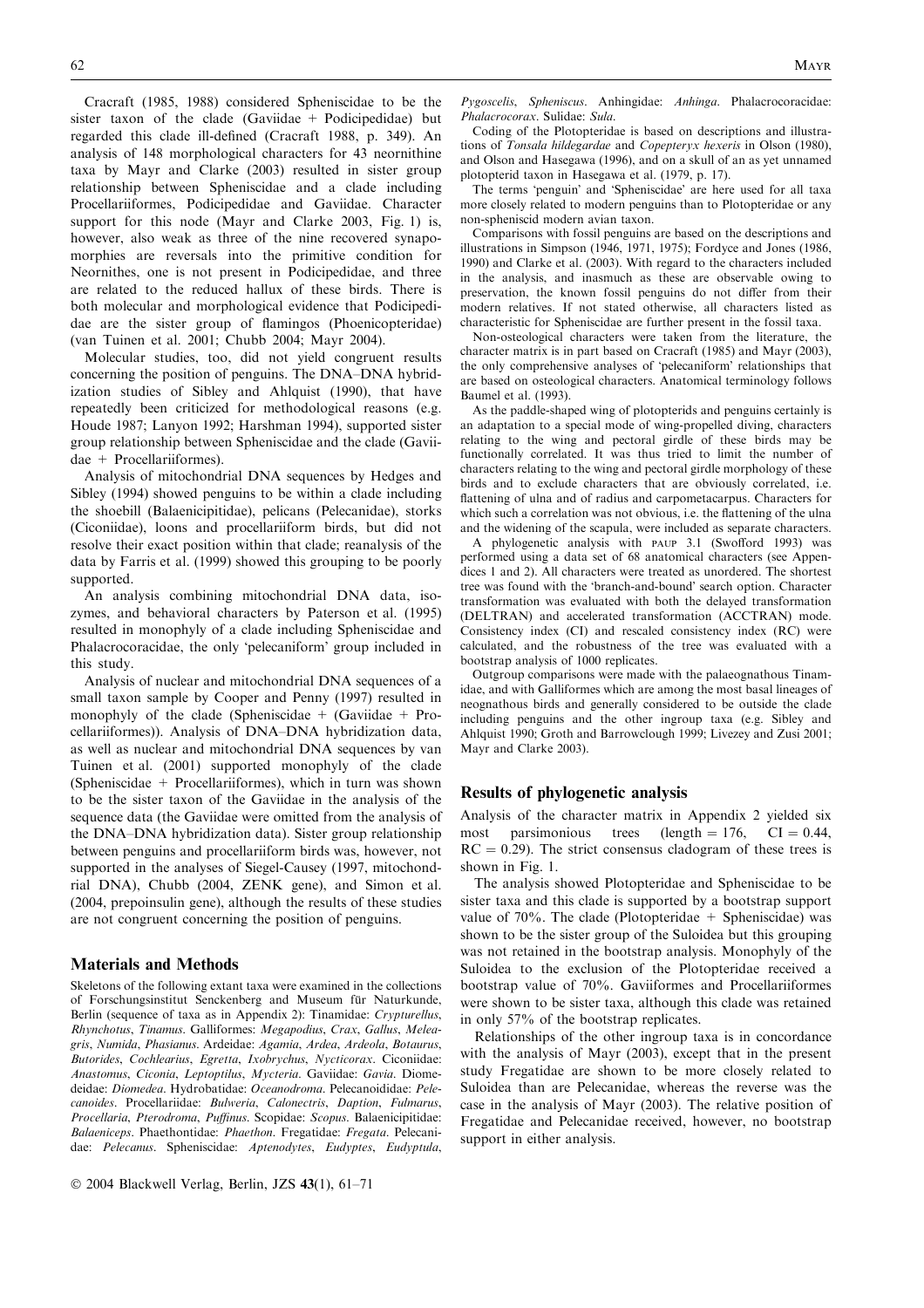

Fig. 1. Strict consensus tree of six most parsimonious trees (length  $= 176$ , CI  $= 0.44$ , RC  $= 0.29$ ) resulting from an analysis of the character matrix in Appendix 2. The nodes are characterized by the following synapomorphies that were found in all most parsimonious trees (if not indicated otherwise, character transformation is  $0 \rightarrow 1$ ; asterisked characters have  $CI = 1.0$ ; superscript letters indicate character that were only found in either the ACCTRAN or DELTRAN transformation mode):  $1 - 13$ ,  $19^{A}$ ,  $29^{A}$ ,  $31$  ( $1 \rightarrow 0$ );  $2 - 6$ ,  $38$ ,  $51^{A}$ ,  $53$ ;  $3-7, 8, 9, 34, 61; 4-1, 5<sup>D</sup>, 10, 27, 47, 62*; 5-3, 4 (0 \rightarrow 2)*, 25<sup>A</sup>, 28$  $(0 \rightarrow 2)$ , 35<sup>A</sup>, 39  $(0 \rightarrow 2/1 \rightarrow 2)$ ; 6 – 16<sup>A</sup>, 19  $(1 \rightarrow 0)$ <sup>A</sup>, 26<sup>A</sup> \*, 31<sup>A</sup>, 33<sup>A</sup>, 45<sup>A</sup>, 52, 54  $(1 \rightarrow 2)^A$ , 56  $(0 \rightarrow 2)$ , 57, 59, 63, 64; 7 – 8  $(1 \rightarrow 0)$ , 9  $(1 \rightarrow 0)$ ,  $16^D$ ,  $25 (1 \rightarrow 0)^A$ ,  $26^D$ <sup>\*</sup>,  $29 (1 \rightarrow 0)^A$ ,  $35^D$ ,  $46^A$ ,  $47 (1 \rightarrow 0)$ , 49, 51 (1  $\rightarrow$  0); 8 – 7 (1  $\rightarrow$  0)<sup>A</sup>, 15<sup>A</sup>, 19<sup>A</sup>, 21<sup>A\*</sup>, 28 (2  $\rightarrow$  1), 33<sup>D</sup>, 34  $(1 \rightarrow 0)^{\mathcal{A}}$ , 43\*, 45<sup>D</sup>; 9 – 11\*, 12, 14, 20\*, 21<sup>D</sup>\*, 22<sup>A</sup>, 25<sup>A</sup>, 31<sup>D</sup>, 46  $(1 \rightarrow 0)^{\mathcal{A}}, 65, 66^*, 67^*, 68^{\mathcal{A}}; 10 - 3 (1 \rightarrow 0)^{\mathcal{A}}, 6 (1 \rightarrow 0)^{\mathcal{A}}, 10 (1 \rightarrow 0)^{\mathcal{A}},$  $32^*$ ,  $36^*$ ,  $37^*$ ,  $41^*$ ,  $42^*$ ,  $46^D$ ,  $48^*$ ,  $50^*$ ,  $53$   $(1 \rightarrow 0)^A$ ,  $56$   $(2 \rightarrow 0)^A$ ,  $58^A$ 63  $(1 \rightarrow 0)^A$ ; 11 – 18, 29<sup>D</sup>, 44\*, 52, 54 (1  $\rightarrow$  4), 57<sup>D</sup>; 12 – 1, 4\*, 5, 30\*, 40\*, 58 (0  $\rightarrow$  2/1  $\rightarrow$  2); 13 – 24, 39<sup>A</sup>; 14 – 13 (1  $\rightarrow$  0), 17. Bootstrap values above 50% are indicated in parentheses to the right of the internodes

# Characters supporting sister group relationship between Plotopteridae and Spheniscidae (Fig. 1, node 10)

The following characters are shared by plotopterids and penguins and were optimized as synapomorphies of node 10 in Fig. 1; characters in Appendix 1 are referenced by the numbers given in parentheses:

(32) Scapula forming a thin, sheetlike, greatly expanded blade. The scapula of plotopterids is 'unlike that of any other birds except penguins' (Olson 1980, p. 55).

(36) Proximal end of humerus with a deep, rounded head and a ventrally directed caput humeri. The proximal humerus of plotopterids has 'a resemblance among known birds only to penguins' (Olson 1980, p. 54).

(37) Distal end of humerus strongly flattened and ventrally protruding, sulci scapulotricipitalis et humerotricipitalis forming two deep furrows and shifted towards ventral margin of bone. This character, that occurs in a variety of wing-propelled divers, is considered to be functionally independent from the previous one, that is restricted to plotopterids and penguins (see also comments in Appendix 1).

(41) Ulna and radius flattened and greatly expanded (Fig. 2). Although they are less flattened and widened than

Fig. 2. Right wing in comparison: (a) Phalacrocorax carbo (Phalacrocoracidae); (b) Mancalla cedrosensis (Mancallinae, Charadriiformes, after Howard 1971); (c) Copepteryx hexeris (Plotopteridae, after Olson and Hasegawa 1979, 1996; Goedert and Cornish 2002 [carpometacarpus]); (d) Eudyptula minor (recent, Spheniscidae). Abbreviations: cmc, carpometacarpus; hu, humerus; pit, row of pits on ulna for attachment of feather quills; sym, symphysis metacarpalis distalis; uln, os carpi ulnare. Not to scale and slightly schematic; in (b) and (c) the distal phalanges are not shown

in modern penguins, ulna and radius of plotopterids strongly resemble the corresponding elements of a late Paleocene/early Eocene penguin figured by Fordyce and Jones (1986, 1990).

A highly characteristic derived peculiarity of the ulna of plotopterids is the presence of a row of marked pits for the attachment of feather quills (Olson 1980, Fig. 3; Olson and Hasegawa 1996, Fig. 6D). Olson (1980, p. 55) considered this to be 'a unique condition in birds, and quite unlike that in penguins in which the remiges can no longer be differentiated from other feathers of the wing'. However, a similar row of pits, although less marked, is found in some modern penguins (Eudyptes, Eudyptula, Fig. 3).

(42) Os carpi ulnare flattened, with large caudal expansion, in plotopterids foreshadowing the even more specialized structure of penguins' (Olson 1980, p. 55). This character is unique to Plotopteridae and Spheniscidae.

(46) Tarsometatarsus greatly abbreviated, measuring only about 1/4 of the length of the tibiotarsus (Fig. 4). An equally abbreviated tarsometatarsus to that of penguins and plotopterids only occurs in Fregatidae (frigatebirds), Nyctibiidae (potoos) and Steatornithidae (oilbird). This character was optimized as a synapomorphy of node 7 if the character transformation was evaluated with the ACCTRAN mode.

(48) Tarsometatarsus, foramen vasculare distale distally open or completely absent (Fig. 4). Among modern birds, the author found this character only in Fregatidae and Nyctibiidae (a foramen vasculare distale is, however, present in Eocene stem group Fregatidae and Nyctibiidae, see Olson 1977; Mayr 1999, 2001); a foramen vasculare distale is further absent in moas (Dinornithidae).

2004 Blackwell Verlag, Berlin, JZS 43(1), 61–71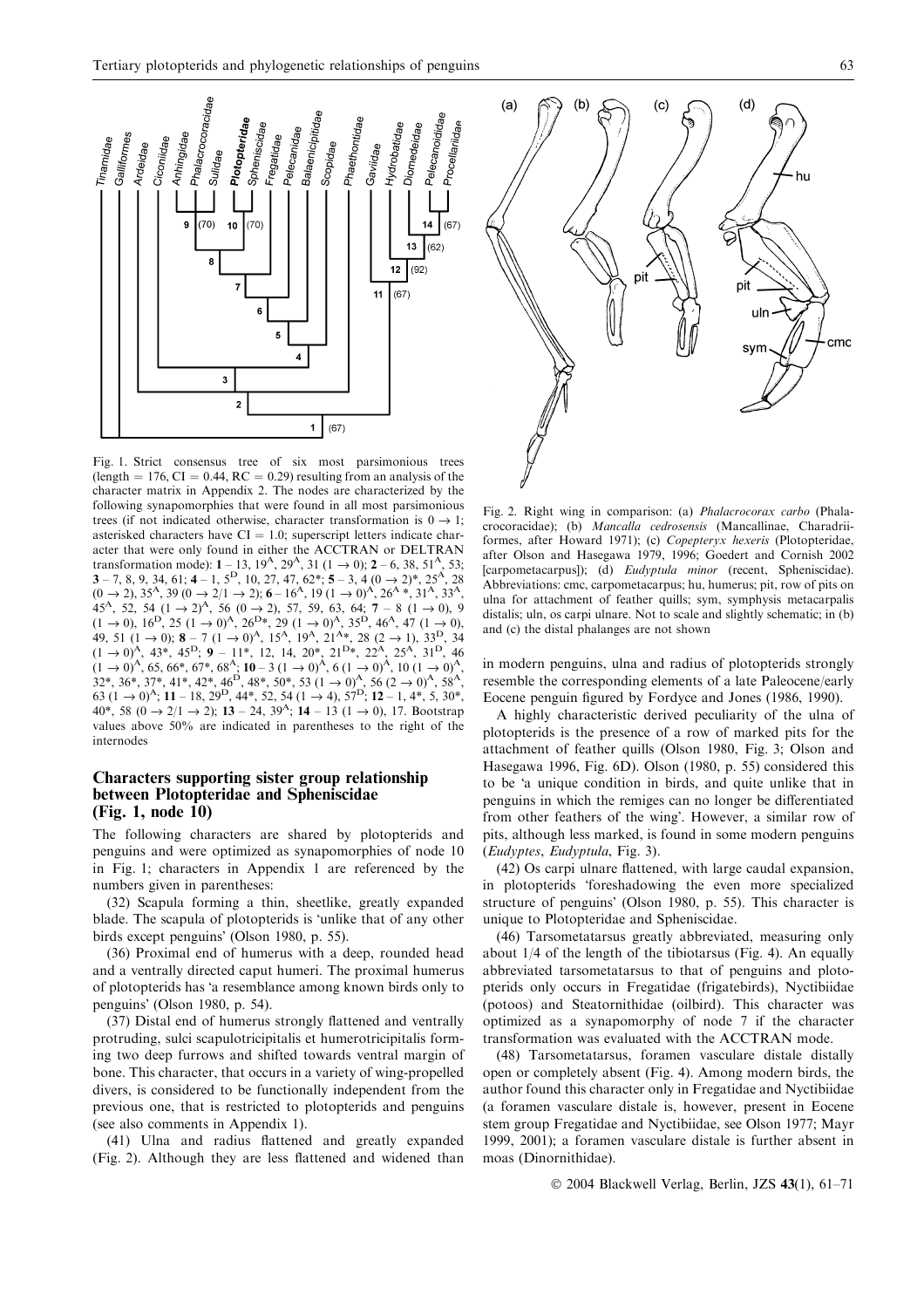$(a)$  $(b)$ 

Fig. 3. Right ulna of modern penguins, showing distinct rows of pits for the attachment of feather quills similar to the, though more strongly marked, pits in plotopterids (Olson and Hasegawa 1996, Fig. 6D). (a) Rockhopper Penguin (Eudyptes chrysocome); (b) Blue Penguin (Eudyptula minor). Not to scale



Fig. 4. Dorsal aspect (b, d, f, h) and proximal end in proximal view (a, c, e, g) of right tarsometatarsus in comparison; (a, b) Miocene giant anhinga Macranhinga paranensis (Anhingidae, after Noriega 1992, p. 1); (c, d) plotopterid Copepteryx hexeris (Plotopteridae, after Olson and Hasegawa 1979, Fig. 2; Olson and Hasegawa 1996, Fig. 10); (e, f) late Eocene penguin Palaeeudyptes marplesi (Spheniscidae, after Simpson 1971, Fig. 3, reversed to facilitate comparison); (g, h) extant Eudyptula minor (Spheniscidae). Abbreviations: fvd, foramen vasculare distale; hyp, hypotarsus; met, furrows between incompletely fused metatarsalia in modern penguins. Scale bars  $= 2$  mm

A closed foramen vasculare distale is present in the putative plotopterid Phocavis maritimus from the late Eocene of North America (Goedert 1988). However, the position of this taxon, which is known from the tarsometatarsus only, to be considered uncertain. Apart from being larger, the tarsometatarsus of Phocavis resembles the corresponding bone of early Eocene frigatebirds (Olson 1977) with which it has not yet been compared. If a closer relationship to plotopterids can be

2004 Blackwell Verlag, Berlin, JZS 43(1), 61–71

confirmed by more material, the closed foramen vasculare suggests that Phocavis is the sister taxon of the clade (Plotopteridae + Spheniscidae).

(50) Limb bones heavily pachyostotic, i.e. bone walls greatly thickened. See Hasegawa et al. (1979, p. 16) concerning pachyostosis in the Plotopteridae.

Among other wing-propelled diving birds only the extinct Lucas auks (Mancallinae, e.g. Howard 1966, 1970, 1971) exhibit a wing morphology comparable to that of plotopterids and penguins (Fig. 2). However, in the case of Lucas auks the similarities concern only the distal end of the humerus and the shape of ulna and radius, the latter two bones being much more abbreviated than in plotopterids and penguins with the grotesquely shortened ulna measuring less than half the length of the humerus and being even shorter than the carpometacarpus (Fig. 2).

Three of the above-listed characters (32, 36 and 42) are not found in any other avian taxon except plotopterids and penguins, including other wing propelled diving birds, such as auks (Charadriiformes, Alcidae), Lucas auks, and diving petrels (Procellariiformes, Pelecanoididae). It is thus likely that these characters are related to a special mode of wingpropelled diving that penguins and plotopterids inherited from a common ancestor, rather than wing-propelled diving per se.

Plotopteridae and Spheniscidae further share a highly derived tarsometatarsal morphology, whereas this bone is very different in all other wing-propelled diving birds including Lucas auks.

## Characters supporting inclusion of Spheniscidae into the 'pelecaniform' Steganopodes (Fregatidae, Pelecanidae, and Suloidea, Fig. 1, node 8)

The full character support of each node is given in the legend of Fig. 1. Some of the recovered synapomorphies are homoplastic and in the following only those characters are discussed that have a limited distribution among birds and that are present in Spheniscidae; note that the characters were optimized as synapomorphies of different hierarchical levels (characters in Appendix 1 are referenced by the numbers given in parentheses).

(4) External narial openings greatly reduced. This character was optimized as a synapomorphy of node 5 in Fig. 1.

(16) Recessus tympanicus dorsalis greatly enlarged and situated rostrally to the articular facets of the quadrate. This character was shown to be a synapomorphy of node 7 (DELTRAN) or 6 (ACCTRAN) in Fig. 1 and has been secondarily lost in Anhingidae.

(26) Caudalmost thoracic vertebrae opisthocoelous (Fig. 5). This character is shared by Fregatidae, Spheniscidae, Plotopteridae, and Suloidea and was shown to be a synapomorphy of node 7 (DELTRAN) or 6 (ACCTRAN) in Fig. 1. Opisthocoelous thoracic vertebrae otherwise occur in very few other birds, all of which have not been considered closely related to penguins (e.g. some Charadriiformes and Psittaciformes, see Beddard 1898, p. 111; Stresemann 1927–1934, p. 61).

(33) Sternum, apex carinae pointed and projecting far rostrally to sulci coracoidei. This character was optimized as a synapomorphy of node 8 (DELTRAN) or 6 (ACCTRAN) in Fig. 1.

(43) Patella very large, with marked furrow for tendon of musculus ambiens (closed to form a foramen in Plotopteridae, Anhingidae and some Phalacrocoracidae) (Fig. 5). Within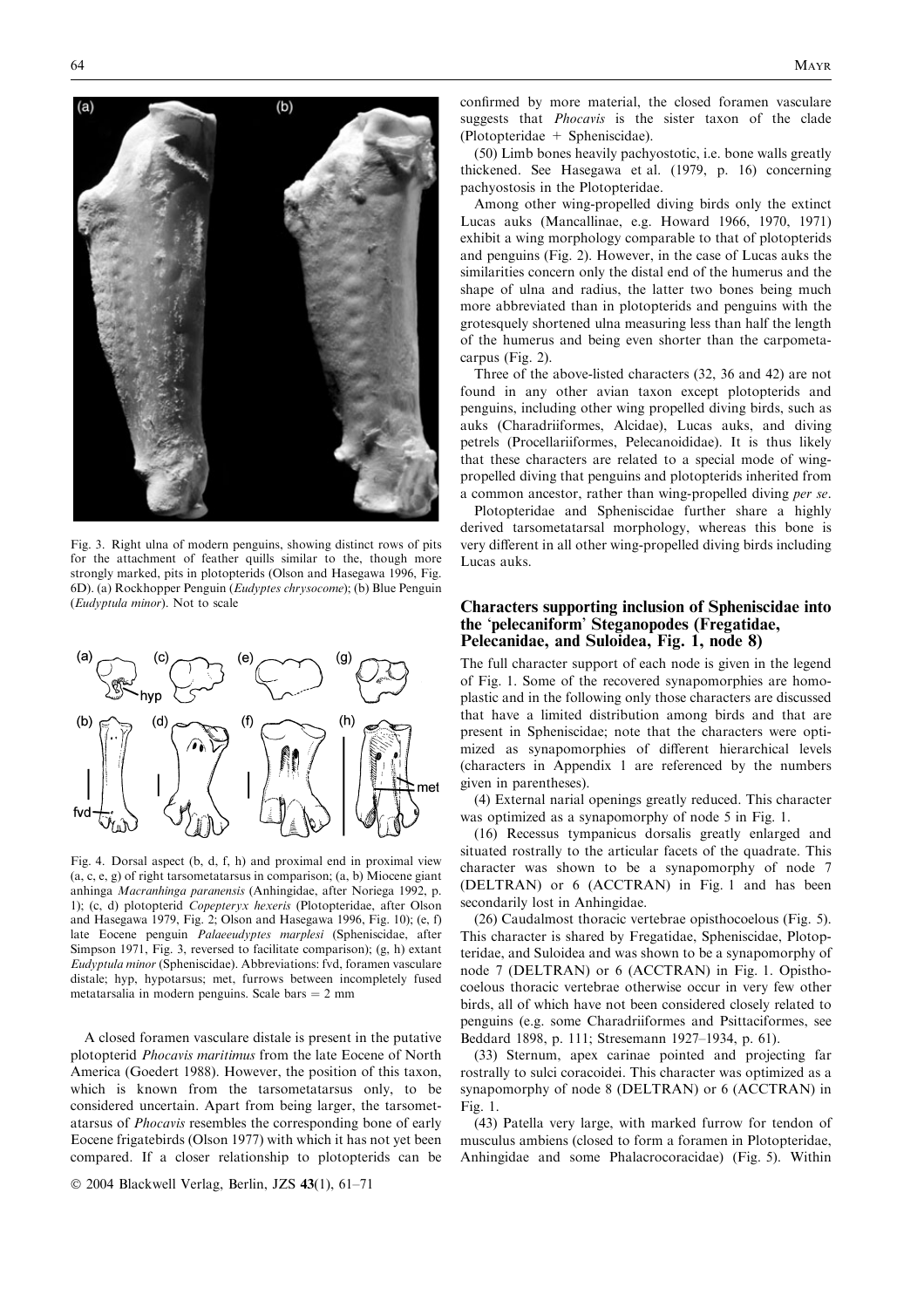

Fig. 5. Caudalmost free thoracic vertebra (a, b, c, d) and patella (e, f, g) in comparison. (a) Fulmarus glacialis (Procellariidae); (b, f) Sula bassana (Sulidae); (c, g) Phalacrocorax carbo (Phalacrocoracidae); (d, e) Spheniscus magellanicus (Spheniscidae). Abbreviation: amb, furrow for tendon of musculus ambiens. Note the opisthocoelous thoracic vertebra in Phalacrocoracidae, Sulidae and Spheniscidae. Not to scale

Phalacrocoracidae, closure of this foramen may be age dependent (Livezey 1992, p. 203). A perforated patella otherwise occurs in the non-neornithine Hesperornithidae (e.g. Martin and Tate 1976), and according to Stresemann (1927–1934, p. 800), in the Musk Duck Biziura lobata (Anatidae). This character was optimized as a synapomorphy of node 8 in Fig. 1.

(61) Glandula nasalis ('salt gland') single-lobed and with only a single efferent ductus (Technau 1936; Herbert 1975). The presence of this character is especially remarkable because of the completely different way of living of the shoebill, penguins and 'pelecaniform' birds, ranging from exclusively terrestrial to limnic and marine. This character, which is unknown for Plotopteridae, occurs in few other taxa that have not been considered closely related to penguins, i.e. Struthionidae (ostriches), Galliformes (landfowl), Podicipedidae, Bucerotidae (hornbills), and Trochilidae (hummingbirds) (Technau 1936); it was optimized as a synapomorphy of node 3 in Fig. 1.

(62) Eggshell covered with a layer of amorphous calcium carbonate. This character otherwise only occurs in some cuckoos (Cuculidae), some herons (Ardeidae), and, possibly, some Galloanseres (in which the chemical composition of the layer is unknown, Mikhailov 1995); it is unknown for Plotopteridae and was optimized as a synapomorphy of node 4 in Fig. 1. In Podicipedidae and Phoenicopteridae the eggshell is covered with a layer of amorphous calcium phosphate (Mikhailov 1995).

(64) Young fed down gullet of adults. This character is unique to penguins and the traditional (sensu Wetmore 1960) 'Pelecaniformes' (van Tets 1965; Cracraft 1985). It was listed as a synapomorphy of 'Pelecaniformes' by Cracraft (1985, p. 841) who considered it 'a good synapomorphy for the order'. The character is of course unknown for the Plotopteridae and was optimized as a synapomorphy of node 6 in Fig. 1.

In penguins, plotopterids (Olson and Hasegawa 1996, Fig. 7), and steganopod taxa the alae praeacetabulares ilii are further oriented in a markedly horizontal plane (character 25 of Cracraft 1985). This character was listed as a synapomorphy of 'Pelecaniformes' by Cracraft (1985, p. 841) who considered it a 'good synapomorphy for the order' but noted

its presence in penguins; it was not included in the present analysis as it is difficult to code it into discrete character states.

## Characters listed by Olson (1980) as evidence for monophyly of (Plotopteridae + 'Pelecaniformes') to the exclusion of Spheniscidae

Olson (1980, p. 51) listed ten characters in which 'the Plotopteridae resemble the Pelecaniformes and differ from Sphenisciformes and Charadriiformes' (the latter being mentioned to exclude affinities between Plotopteridae and flightless auks):

(1) Skull without 'supraorbital furrows for salt glands'. The position and size of the narial gland is highly variable within closely related birds (see Technau 1936), as exemplified by Charadriiformes (e.g. well developed in Haematopus ostralegus versus poorly developed in Scolopax rusticola) or Anseriformes (e.g. well developed in Somateria mollissima versus poorly developed in Anas platyrhynchos). The absence of supraorbital furrows for narial glands unquestionably is a primitive feature and their presence in penguins may well be autapomorphic for the Spheniscidae. As noted above, the narial gland of penguins agrees with that of the Steganopodes (Pelecanidae, Fregatidae and Suloidea) but differs from Procellariiformes and Gaviiformes in the presence of a single efferent ductus (Technau 1936; Herbert 1975). Herbert (1975, p. 85) noted that narial glands tend to be well-developed in marine birds, especially penguins and petrels, which feed on invertebrates with a high salt content', whereas they are small in marine birds which mainly feed on fish, as do 'pelecaniform' birds.

(2) Skull with 'deep transverse naso-frontal hinge' (Fig. 6). See discussion concerning the absence of this character in penguins.



Fig. 6. Skull in comparison. (a) Adult Aptenodytes patagonicus (Spheniscidae); (b) juvenile Phalacrocorax carbo (specimen SMF 2482 in collection of Forschungsinstitut Senckenberg); (c) adult P. carbo (Phalacrocoracidae). The arrow points to the naso-frontal hinge in P. carbo. Not to scale

2004 Blackwell Verlag, Berlin, JZS 43(1), 61–71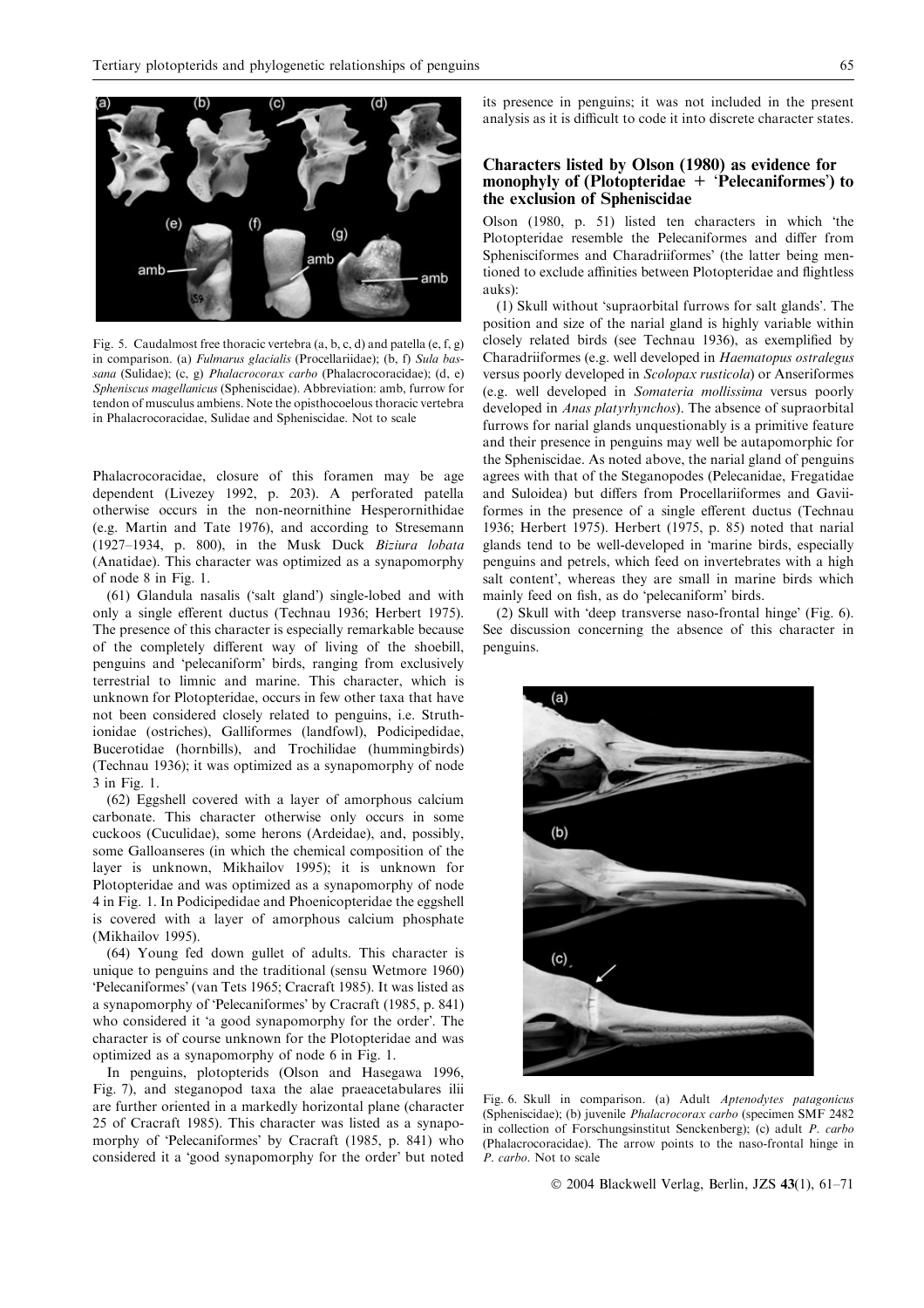(3) Sternum with large, pointed carina projecting far anterior [=cranial] to coracoidal sulci'. This character does not distinguish plotopterids from penguins in which the apex carinae does point markedly cranially (Fig. 7).

 $(4)$  Furcula 'articulating solidly by a large rounded facet with apex of carina' (Fig. 8). See discussion concerning the absence of this character in penguins.

(5) Scapula with very large acromion projecting anteriorly [=rostrally] well beyond coracoidal articulation'. This character is also present in Mesozoic non-neornithine birds (e.g. Clarke and Norell 2002), palaeognathous Tinamidae, and basal Neognathae such as Galliformes, and thus probably



Fig. 7. Sternum in comparison; (a) adult Spheniscus magellanicus (Spheniscidae); (b) adult Phalacrocorax carbo (Phalacrocoracidae); (c) juvenile P. carbo (specimen SMF 2482). Abbreviation: ape, apex carinae. Not to scale



Fig. 8. Furcula in comparison. (a) Adult Phalacrocorax carbo (Phalacrocoracidae); (b) juvenile P. carbo, lateral aspect (specimen SMF 2482, reversed to facilitate comparisons); (c) juvenile P. carbo, medial aspect (specimen SMF 2482, reversed to facilitate comparisons); (d) adult Spheniscus magellanicus (Spheniscidae). Abbreviations: aac, facies articularis acrocoracoidea; sut, suture in juvenile cormorants (see text). Not to scale

2004 Blackwell Verlag, Berlin, JZS 43(1), 61–71

primitive within neornithine birds. Its absence in modern penguins may be related to the extreme specialization of the wing for underwater propulsion.

(6) Coracoid 'with large flat furcular facet'. This character does not distinguish plotopterids from penguins in which the facies articularis scapularis of the coracoid also is flat. The coracoid of plotopterids is distinctive because of its widely flared sternal extremity (Olson and Hasegawa 1996, Fig. 1), a feature which is, however, also present in a penguin from the Late Oligocene of New Zealand (Fordyce and Jones 1990, Fig. 18.6).

(7) Coracoid with procoracoid process simple, without foramen'. The foramen in the coracoid of modern penguins probably is not homologous to a true foramen nervi supracoracoidei as found in, e.g. Gaviidae and Procellariiformes. This foramen, which is incompletely closed in some modern penguins (e.g. Zusi 1975; Stephan 1979), is absent in the 'Waipara bird', the earliest known penguin (Fordyce and Jones 1986, 1990). It is further absent in juvenile penguins, whereas it is present in juveniles of other avian taxa in which the adults exhibit a foramen nervi supracoracoidei (Fig. 9). Both, the fossil record and the ontogeny of penguins thus indicate that it evolved in the stem lineage of the Spheniscidae, probably by ossification of a part of the membrana sternocoracoclavicularis.

(8) Femur with proximal and distal ends proportionately broader, neck elongate'. The femur of the plotopterid Copepteryx resembles that of early Tertiary penguins (compare Olson and Hasegawa 1996, Fig. 11 with Simpson 1971, Fig. 18 or Clarke et al. 2003, Fig. 5).

(9) Tibiotarsus, internal condyle (…) with marked medial deflection, and tendinal groove and openings wide'. This character does not distinguish plotopterids from penguins (see also Cracraft 1985, p. 841).

(10) Tarsometatarsus with metatarsals completely fused, hypotarsus with large medial crest, outer trochlea elevated well above others, inner trochlea elongate and at same level as middle trochlea'. Again, this character complex distinguishes



Fig. 9. Right coracoid in comparison. (a) Adult Spheniscus magellanicus (Spheniscidae); (b) juvenile Spheniscus humboldti (Spheniscidae); (c) juvenile Bugeranus carunculatus (Gruidae). Abbreviation: fns, foramen nervi supracoracoidei. Not to scale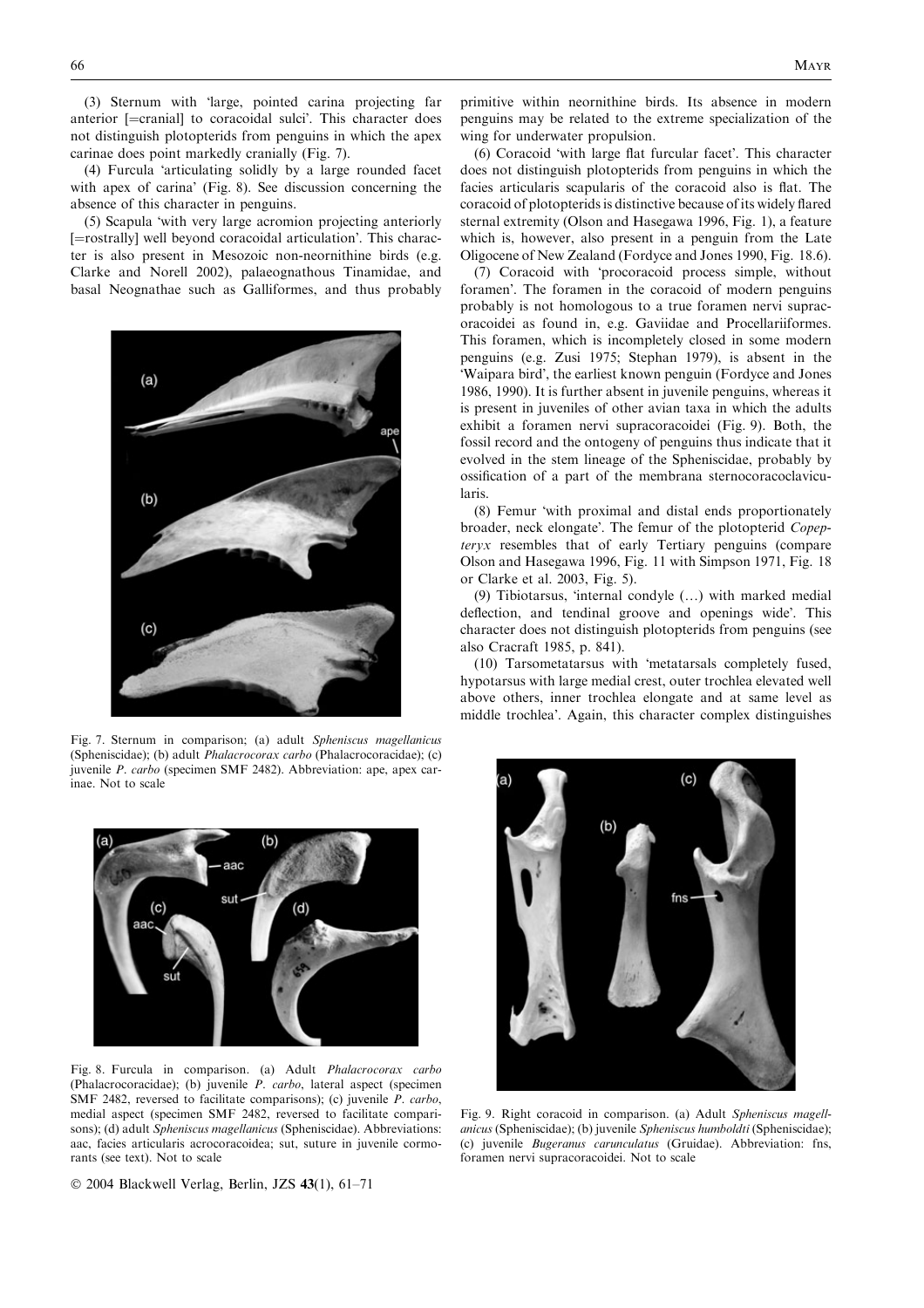plotopterids only from modern penguins but not from early Tertiary taxa, the tarsometatarsus of which is much more similar to that of the Plotopteridae (Fig. 4). Contrary to the tarsometatarsus of all members of the Suloidea, the hypotarsus of plotopterids and penguins lacks ossified canals and exhibits a distally open foramen vasculare distale; it is further much more abbreviated than the tarsometatarsus of all Suloidea, including the giant Miocene Anhingidae that are of comparable size to large plotopterids (e.g. Noriega and Alvarenga 2002; Alvarenga and Guilherme 2003) (Fig. 4).

Another derived character that is shared by plotopterids and most 'pelecaniform' birds but absent in Spheniscidae, and that was mentioned by Olson and Hasegawa (1996), is the presence of a strongly developed facies articularis acrocoracoidea on the extremitas omalis of the furcula.

### **Discussion**

The present study does not support monophyly of the traditional (sensu Wetmore 1960) 'Pelecaniformes' which is in concordance with most other recent phylogenetic analyses of molecular and morphological data (e.g. Sibley and Ahlquist 1990; Siegel-Causey 1997; van Tuinen et al. 2001; Mayr 2003; Chubb 2004 – contra Cracraft 1985; Livezey and Zusi 2001). However, placement of penguins within the 'pelecaniform' Steganopodes, i.e. the clade including Pelecanidae, Fregatidae and Suloidea (see Cracraft 1985; Mayr 2003), has not been assumed by earlier authors.

Unquestionably, penguins are very different from modern Steganopodes in many respects, as they strongly differ from any modern avian taxon, and especially the different foot structure may have prevented earlier authors from considering a position of penguins within Steganopodes. Whereas the hallux is long and connected with the second toe by a web in all Steganopodes – thereby forming the so-called 'totipalmate' foot – it is greatly reduced in penguins. The toes of plotopterids have not yet been described and it is unknown whether these birds had a well developed hallux, but underlying the phylogeny in Fig. 1, the hallux appears to have been secondarily reduced in the stem lineage of either Spheniscidae or the clade (Spheniscidae + Plotopteridae). It is debatable whether there is a short web between the hallux and the second toe in penguins (Stresemann 1927–1934, p. 799), but the presumably derived (e.g. George and Berger 1966, p. 447) arrangement of the deep flexor tendons of penguins (character 54 in Appendix 2) is identical to that of the totipalmate anhingas and cormorants and differs from Gaviiformes and Procellariiformes, despite the fact that the hallux is also reduced in the latter and the foot thus more similar to that of penguins.

Penguins also lack a number of derived osteological characteristics that are shared by plotopterids and 'pelecaniform' birds and that must have been lost in the stem lineage of the Spheniscidae, most notably a distinct naso-frontal hinge, a strongly developed facies articularis acrocoracoidea on the extremitas omalis of the furcula, and a furcular articulation facet on the apex carinae of the sternum.

Reversal into the plesiomorphic state of these presumably functionally independent features in different parts of the skeleton can be explained by the assumption that paedomorphosis, i.e. truncated development of morphological traits owing to neoteny (reduced growth rate) or other ontogenetic mechanisms (e.g. Livezey 1995, p. 179), played a major role in penguin evolution.

Fürbringer (1888) and McDowell (1948), e.g. assumed a neotenic origin for the incompletely fused metatarsal bones of penguins (Fig. 4), and many other characters that were considered by earlier authors (e.g. Lowe 1933) to be primitive traits of penguins occur in the ontogeny of other birds (e.g. Starck 1989) and are thus also likely to be paedomorphic, including the incomplete fusion of cranial sutures in some individuals, the unfused processus uncinati, the incomplete fusion of ilium and synsacrum, and the incomplete fusion of the distal metacarpal symphysis (Fig. 2). That some morphological traits of penguins and flightless auks are due to paedomorphosis was also considered possible by Livezey (1988, 1989, 1995) although it has to be emphasized that paedomorphosis does not necessarily have an equal effect on all parts of the involved organ systems (e.g. Livezey 1995, p. 179).

Juveniles of the Black Cormorant (Phalacrocorax carbo) – the only steganopod taxon of which skeletons of juveniles were available to the author – indeed lack a naso-frontal hinge and exhibit large, open narial openings similar to those of penguins (Fig. 6). Moreover, in juvenile P. carbo, the furcula does not articulate with the sternum, the apex carinae of which thus lacks an articulation facet (Fig. 7).

The proximal end of the furcula of a juvenile *P. carbo* resembles that of plotopterids in lacking a proximally projecting processus acromialis (Fig. 8) which is well-developed in adult Suloidea. Most notably further, the prominent facies articularis acrocoracoidea is formed by ossification of a separate element (apparently an ossified portion of ligamentum acrocoracoclaviculare superficiale) that attaches to the lateral surface of the extremitas omalis, from which it is however still completely separated by a suture (Fig. 8). Thus, a penguin-like furcular extremitas omalis can be derived from a steganopod-like one by an ontogenetic process which suppresses formation of this accessory bony element. The assumption that the acrocoracoclavicular joint of penguins derives from a steganopod-like one gains further support by the fact that, according to Baumel and Raikow (1993, p. 161f.), it is a synovial joint with freely movable bones as in Steganopodes and not a syndesmosis (articulating bones held together by ligaments) as in most other birds.

Taxa which exhibit many paedomorphic, 'pseudo-primitive' traits pose severe limitations to numerical cladistic analyses. However, although sister group relationship between Suloidea and the clade (Spheniscidae + Plotopteridae) was not retained in the bootstrap analysis, placement of penguins within Steganopodes is better supported by derived morphological characters than alternative hypotheses on the relationships of penguins. The above listed derived characters that are shared between modern Spheniscidae and Steganopodes are further complemented by a mosaic distribution of highly characteristic derived spheniscid and 'pelecaniform' characters in the Plotopteridae, and plotopterids exhibit a remarkably similar osteology to the earliest known penguin, an as yet unnamed taxon from the late Paleocene/early Eocene of New Zealand (Fordyce and Jones 1986, 1990; Jones and Mannering 1997).

True penguins, i.e. members of the Spheniscidae, have not yet been found outside the Southern Hemisphere, but recognition of the Northern Hemisphere Plotopteridae as sister taxon of Spheniscidae may indicate that at least their earliest evolution was not restricted to the Southern Hemisphere.

2004 Blackwell Verlag, Berlin, JZS 43(1), 61–71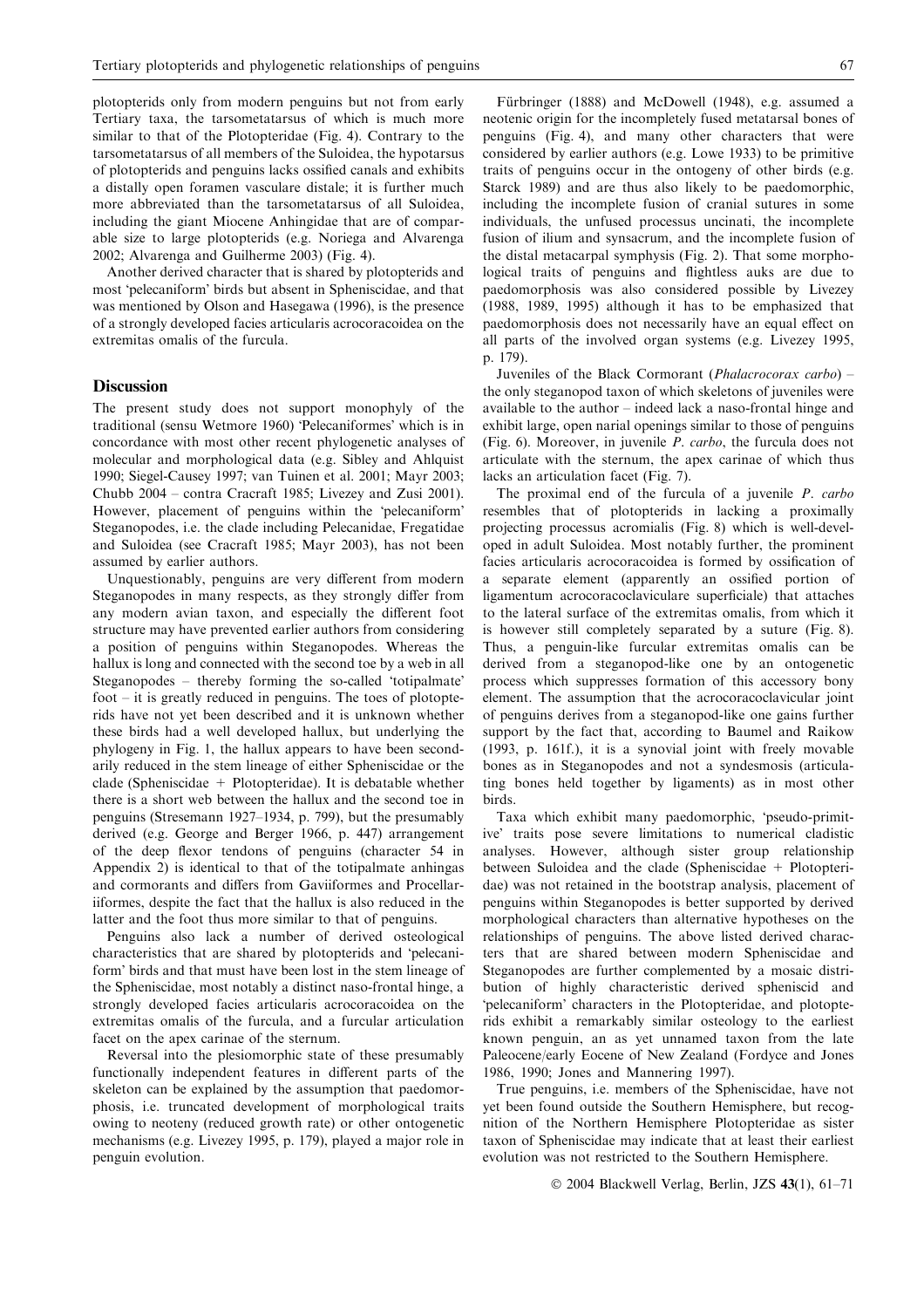#### Acknowledgements

I thank S. Tränkner (Forschungsinstitut Senckenberg) for taking the photographs, and Julia Clarke for critical comments that improved the manuscript.

## Zusammenfassung

Die tertiären Plotopteriden (Aves, Plotopteridae) und die Verwandtschaftsbeziehungen der Pinguine (Spheniscidae)

Die Plotopteriden (Aves: Plotopteridae) sind eine ausgestorbene Gruppe von Flügeltauchern, deren Flügelbau dem von Pinguinen (Spheniscidae) erstaunlich ähnelt. Plotopteridae teilen aber auch abgeleitete Merkmale mit 'pelikaniformen' Vögeln, welche bei Pinguinen nicht vorkommen. Die gemeinsamen Merkmale von Plotopteriden und Pinguinen wurden bisher Konvergenz zugeschrieben und die Plotopteridae wurden als nächste Verwandte der 'pelikanartigen' Kormorane (Phalacrocoracidae) und Schlangenhalsvögel (Anhingidae) angesehen. Zuordnung der Plotopteriden zu den 'pelikanartigen' Vögeln steht allerdings nicht im Widerspruch dazu, daß die Plotopteriden das Schwestertaxon der Pinguine sind. Eine kladistische Analyse von 68 morphologischen Merkmalen resultierte in einem Schwestergruppenverhältnis zwischen Plotopteridae und Spheniscidae und die monophyletische Gruppe (Plotopteridae + Spheniscidae) resultierte als Schwestertaxon der Suloidea, d.h. einer monophyletischen Gruppe welche Sulidae (Tölpel), Phalacrocoracidae, und Anhingidae umfaßt. Abgeleitete Merkmale werden diskutiert, welche diese neue Hypothese stützen. Das Fehlen von abgeleiteten Merkmalen von Plotopteriden und Taxa der Steganopodes in Pinguinen ist vermutlich auf Paedomorphose zurückzuführen. Die Plotopteriden veranschaulichen die Bedeutung fossiler Vögel in der Analyse der Verwandtschaftsbeziehungen moderner Taxa mit stark apomorpher Morphologie.

#### References

- Alvarenga, H. M. F.; Guilherme, E., 2003: The anhingas (Aves: Anhingidae) from the Upper Tertiary (Miocene-Pliocene) of southwestern Amazonia. J. Vert. Paleontol. 23, 614–621.
- Baumel, J. J.; Raikow, R. J., 1993: Arthrologia. In: Baumel, J. J.; King, A. S.; Breazile, J. E.; Evans, H. E.; Vanden Berge, J. C. (eds.), Handbook of Avion Anatomy: Nomina Anatomica Avium. Publications of the Nuttal Ornithological Club 23. Cambridge, MA, USA: Nuttall Ornithological Club, pp. 133–187.
- Baumel, J. J.; King, A. S.; Breazile, J. E.; Evans, H. E.; Vanden Berge, J. C., 1993: Handbook of Avian Anatomy: Nomina Anatomica Avium. Publications of the Nuttall Ornithological Club 23. Cambridge, MA, USA: Nuttall Ornithological Club.
- Beddard, F. E., 1898: The Structure and Classification of Birds. London: Longmans, Green and Co.
- Chubb, A. L., 2004: New nuclear evidence for the oldest divergence among neognath birds: the phylogenetic utility of ZENK (i). Mol. Phylogenet. Evol. 30, 140–151.
- Clarke, J. A.; Norell, M. A., 2002: The morphology and phylogenetic position of Apsaravis ukhaana from the late Cretaceous of Mongolia. Am. Mus. Novit. 3387, 1–46.
- Clarke, J. A.; Olivero, E. B.; Puerta, P., 2003: Description of the earliest fossil penguin from South America and First Paleogene Vertebrate Locality of Tierra Del Fuego, Argentina. Am. Mus. Novit. 3423, 1–18.
- Cooper, A.; Penny, D., 1997: Mass survival of birds across the Cretaceous–Tertiary boundary: molecular evidence. Science 275, 1109–1113.
- Cracraft, J., 1985: Monophyly and phylogenetic relationships of the Pelecaniformes: a numerical cladistic analysis. Auk 102, 834–853.
- Cracraft, J., 1988: The major clades of birds. In: Benton, M. J. (ed.), The Phylogeny and Classification of the Tetrapods, Volume 1: Amphibians, Reptiles, Birds. Oxford, UK: Clarendon Press, pp. 339–361.
- Farris, J. S.; Källersjö, M.; Crowe, T. M.; Lipscomb, D.; Johansson, U., 1999: Frigatebirds, Tropicbirds, and Ciconiidae: excess of confidence probability. Cladistics 15, 1–7.
- 2004 Blackwell Verlag, Berlin, JZS 43(1), 61–71

Feduccia, A., 1977: The whalebill is a stork. Nature 266, 719–720.

- Fordyce, R. E.; Jones, C. M., 1986: The world's oldest penguin? Geol. Soc. NZ Newsletter 74, 56–57.
- Fordyce, R. E.; Jones, C. M., 1990: Penguin History and New Fossil Material from New Zealand. In: Davis, L. S.; Darby, J. T. (eds.), Penguin Biology. San Diego, CA, USA: Academic Press, pp. 419–446.
- Fürbringer, M., 1888: Untersuchungen zur Morphologie und Systematik der Vögel, zugleich ein Beitrag zur Anatomie der Stütz- und Bewegungsorgane. Vol. 2. Van Holkema: Amsterdam.
- George, J. C.; Berger, A. J., 1966: Avian Myology. New York, NY, USA: Academic Press.
- Goedert, J. L., 1988: A new late Eocene species of Plotopteridae (Aves: Pelecaniformes) from northwestern Oregon. Proc. Calif. Acad. Sci. 45, 97–102.
- Goedert, J. L.; Cornish, J., 2002: A preliminary report on the diversity and stratigraphic distribution of the Plotopteridae (Pelecaniformes) in Paleogene rocks of Washington State, USA. In: Zhou, Z.; Zhang, F. (eds.), Proceedings of the 5th Symposium of the Society of Avian Paleontology and Evolution, Beijing, 1–4 June 2000. Beijing, China: Science Press, pp. 63–76.
- Groth, J. G.; Barrowclough, G. F., 1999: Basal divergences in birds and the phylogenetic utility of the nuclear RAG-1 gene. Mol. Phylogenet. Evol. 12, 115–123.
- Harshman, J., 1994: Reweaving the tapestry: What can we learn from Sibley and Ahlquist (1990)? Auk 111, 377–388.
- Hasegawa, Y.; Isotani, S.; Nagai, K.; Seki, K.; Suzuki, T.; Otsuka, H.; Ota, M.; Ono, K., 1979: Preliminary notes on the Oligo-Miocene penguin-like birds from Japan (Parts I–VII). Bull. Kitakyushu Mus. Nat. Hist. 1, 41–60 (in Japanese).
- Hedges, S. B.; Sibley, C. G., 1994: Molecules vs. morphology in avian evolution: the case of the 'pelecaniform' birds. Proc. Natl Acad. Sci. USA 91, 9861–9865.
- Herbert, C. F., 1975: The Supraorbital Glands of Pygoscelid Penguins. In: Stonehouse, B. (ed.), The Biology of Penguins. London, UK: MacMillan Press, pp. 85–99.
- Houde, P., 1987: Critical evaluation of DNA hybridization studies in avian systematics. Auk 104, 17–32.
- Howard, H., 1966: A possible ancestor of the Lucas Auk (Family Mancallidae) from the Tertiary of Orange County, California. Los Angeles Co. Mus. Contrib. Sci. 101, 1–8.
- Howard, H., 1969: A new avian fossil from Kern County, California. Condor 71, 68–69.
- Howard, H., 1970: A review of the extinct avian genus, Mancalla. Los Angeles Co. Mus. Contrib. Sci. 203, 1–12.
- Howard, H., 1971: Pliocene avian remains from Baja California. Los Angeles Co. Mus. Contrib. Sci. 217, 1–17.
- del Hoyo, J.; Elliott, A.; Sargatal, J. eds, 1992: Handbook of the Birds of the World, vol. 1. Barcelona, Spain: Lynx Edicions.
- Jones, C. M.; Mannering, A., 1997: New Paleocene fossil bird material from the Waipara Greensand, North Canterbury, New Zealand. Geol. Soc. NZ Misc. Publ. 95A, 88.
- Lanyon, S. M., 1992: Review of Sibley and Ahlquist's 'phylogeny and classification of birds. a study in molecular evolution'. Condor 94, 304–310.
- Lemmrich, W., 1931: Der Skleralring der Vögel. Jena. Zeitschr. Naturwiss. 65, 513–586.
- Livezey, B. C., 1988: Morphometrics of flightlessness in the Alcidae. Auk 105, 681–698.
- Livezey, B. C., 1989: Morphometric patterns in recent and fossil penguins (Aves, Sphenisciformes). J. Zool. Lond. 219, 269–307.
- Livezey, B. C., 1992: Flightlessness in the Galápagos cormorant (Compsohalieus [Nannopterum] harrisi): heterochrony, giantism and specialization. Zool. J. Linn. Soc. 105, 155–224.
- Livezey, B. C., 1995: Heterochrony and the Evolution of Avian Flightlessness. In: McNamara, K. (ed.), Evolutionary Change and Heterochrony. London, UK: John Wiley & Sons, pp. 169–193.
- Livezey, B. C.; Zusi, R. L., 2001: Higher-order phylogenetics of modern Aves based on comparative anatomy. Neth. J. Zool. 51, 179–205.
- Lowe, P. R., 1933: On the primitive characters of penguins, and their bearing on the phylogeny of birds. Proc. Zool. Soc. Lond. 1933, 483–541.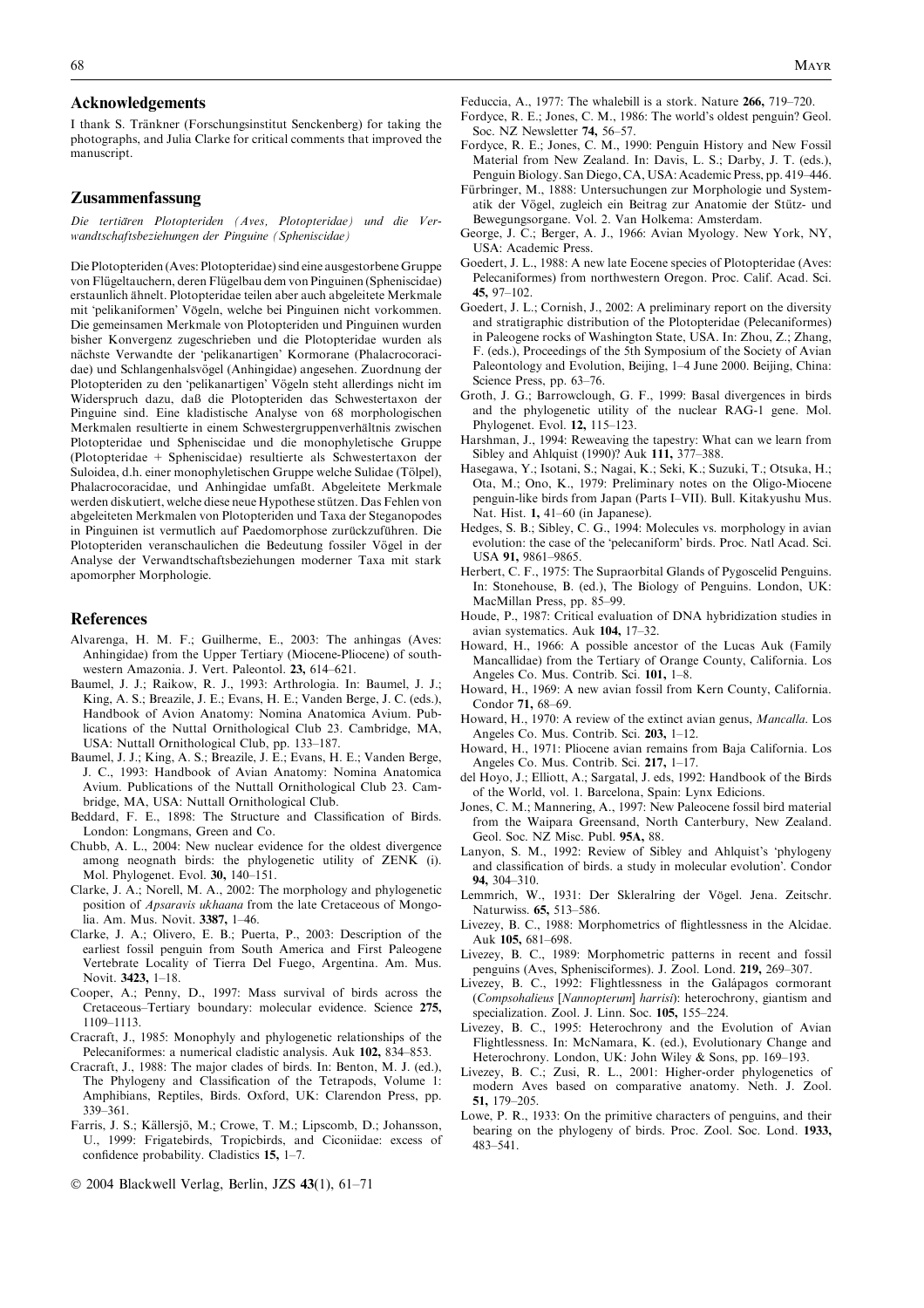- Martin, L. D.; Tate, J. Jr., 1976: The Skeleton of Baptornis advenus (Aves: Hesperornithiformes). Smithson. Contrib. Paleobiol. 27, 35–66.
- Mayr, G., 1999: Caprimulgiform birds from the Middle Eocene of Messel (Hessen, Germany). J. Vert. Paleontol. 19, 521–532.
- Mayr, G., 2000: A new basal galliform bird from the Middle Eocene of Messel (Hessen, Germany). Senck. Leth. 80, 45–57.
- Mayr, G., 2001: Comments on the osteology of Masillapodargus longipes Mayr 1999 and Paraprefica major Mayr 1999, caprimulgiform birds from the Middle Eocene of Messel (Hessen, Germany). N. Jb. Geol. Paläont. Mh. 2001, 65-76.
- Mayr, G., 2003: The phylogenetic relationships of the shoebill, Balaeniceps rex. J. Ornithol. 144, 157–175.
- Mayr, G., 2004: Morphological evidence for sister group relationship between flamingos (Aves: Phoenicopteridae) and grebes (Podicipedidae). Zool. J. Linn. Soc. 140, 157–169.
- Mayr, G.; Clarke, J., 2003: The deep divergences of neornithine birds: a phylogenetic analysis of morphological characters. Cladistics 19, 527–553.
- McDowell, S., 1948: The bony palate of birds. Part I. The Palaeognathae. Auk 65, 520–549.
- McKitrick, M. C., 1991: Phylogenetic Analysis of Avian Hindlimb Musculature. Univ. Michigan Mus. Zool. Misc. Publ. 179, 1–85.
- Mikhailov, K. E., 1995: Eggshell structure in the Shoebill and pelecaniform birds: comparison with Hamerkop, herons, ibises, and storks. Can. J. Zool. 73, 1754–1770.
- Mitchell, P. C., 1913: Observations on the Anatomy of the Shoe-bill (Balaeniceps rex) and allied birds. Proc. Zool. Soc. London, 644– 703.
- Noriega, J. I., 1992: Un Nuevo genero de Anhingidae (Aves: Pelecaniformes) de la Formacion Ituzaingo (Mioceno superior) de Argentina. Notas del Museo de la Plata 109, 217–223.
- Noriega, J. I.; Alvarenga, H. M. F., 2002: Phylogeny of the Tertiary Giant Anhingas (Pelecaniformes: Anhingidae) from South America. In: Zhou, Z.; Zhang, F. (eds), Proceedings of the 5th Symposium of the Society of Avian Paleontology and Evolution, Beijing, 1–4 June 2000. Beijing, China: Science Press, pp. 41–49.
- Olson, S. L., 1977: A Lower Eocene frigatebird from the Green River Formation of Wyoming (Pelecaniformes: Fregatidae). Smithson. Contrib. Paleobiol. 35, 1–33.
- Olson, S. L., 1980: A new genus of penguin-like pelecaniform bird from the Oligocene of Washington (Pelecaniformes: Plotopteridae). Contrib. Sci. Nat. Hist. Mus. Los Angeles Co. 330, 51–57.
- Olson, S. L.; Hasegawa, Y., 1979: Fossil counterparts of giant penguins from the North Pacific. Science 206, 688–689.
- Olson, S. L.; Hasegawa, Y., 1985: A femur of Plotopterum from the early middle Miocene of Japan (Pelecaniformes: Plotopteridae). Bull. Natn. Sci. Mus. Tokyo Ser. C 11, 137–140.
- Olson, S. L.; Hasegawa, Y., 1996: A new genus and two new species of gigantic Plotopteridae from Japan (Aves: Plotopteridae). J. Vert. Paleontol. 16, 742–751.
- Owre, O. T., 1967: Adaptations for locomotion and feeding in the Anhinga and the Double-crested Cormorant. Ornithol. Monogr. 6, 1–138.
- Paterson, A. M.; Wallis, G. P.; Gray, R. D., 1995: Penguins, petrels, and parsimony: does cladistic analysis of behavior reflect seabird phylogeny? Evolution 49, 974–989.
- Payne, R. B.; Risley, C. J., 1976: Systematics and evolutionary relationships among the Herons (Ardeidae). Univ. Mich. Mus. Zool. Misc. Publ. 150, 1–115.
- Saiff, E. I., 1976: Anatomy of the middle ear region of the avian skull: Sphenisciformes. Auk 93, 749–759.
- Saiff, E. I., 1978: The middle ear of the skull of birds: the Pelecaniformes and Ciconiiformes. Zool. J. Linn. Soc. 63, 315– 370.
- Sibley, C. G.; Ahlquist, J. E., 1990: Phylogeny and Classification of Birds: A Study in Molecular Evolution. New Haven, CT, USA: Yale University Press.
- Siegel-Causey, D., 1997: Phylogeny of the Pelecaniformes: molecular systematics of a privative group. In: Mindell, D. P. (ed.), Avian Molecular Evolution and Systematics. San Diego, CA, USA: Academic Press, pp. 159–171.
- Simon, J.; Laurent, S.; Grolleau, G.; Thoraval, P.; Soubieux, D.; Rasschaert, D., 2004: Evolution of prepoinsulin gene in birds. Mol. Phylogenet. Evol. 30, 755–766.
- Simpson, G. G., 1946: Fossil penguins. Bull. Amer. Mus. Nat. Hist. 87, 1–100.
- Simpson, G. G., 1971: A review of the pre-Pliocene penguins of New Zealand. Bull. Am. Mus. Nat. Hist. 144, 319–378.
- Simpson, G. G., 1975: Fossil penguins. In: Stonehouse, B. (ed.), The Biology of Penguins. London, UK: MacMillan Press, pp. 19–41.
- Starck, J. M., 1989: Zeitmuster der Ontogenesen bei nestflüchtenden und nesthockenden Vögeln. Cour. Forsch. Inst. Senckenberg 114, 1–318.
- Stephan, B., 1979: Vergleichende Osteologie der Pinguine. Mitt. Zool. Mus. Berlin 55 (Suppl.), Ann. Orn. 3, 3–98.
- Stresemann, E., 1927–34: Aves. In: Kükenthal, W.; Krumbach, T. (eds.), Handbuch der Zoologie. Berlin: de Gruyter.
- Swofford, D. L., 1993: paup: Phylogenetic Analysis Using Parsimony, Version 3.1. Champaign: Illinois Natural History Survey.
- Technau, G., 1936: Die Nasendrüse der Vögel. Zugleich ein Beitrag zur Morphologie der Nasenhöhle. J. Ornithol. 84, 511–617.
- van Tets, G. F., 1965: A comparative study of some social communication patterns in the Pelecaniformes. Ornithol. Monogr. 2, 1–88.
- van Tuinen, M.; Butvill, D. B.; Kirsch, J. A. W.; Hedges, S. B., 2001: Convergence and divergence in the evolution of aquatic birds. Proc. R. Soc. Lond. B 268, 1345–1350.
- Warheit, K. I.; Good, D. A.; de Queiroz, K., 1989: Variation in numbers of scleral ossicles and their phylogenetic transformations within Pelecaniformes. Auk 106, 383–388.
- Wetmore, A., 1960: A classification for the birds of the world. Smithson. Misc. Coll. 139, 1–37.
- Zusi, R. L., 1975: An Interpretation of Skull Structure in Penguins. In: Stonehouse, B. (ed.), The Biology of Penguins. London, UK: MacMillan Press, pp. 59–84.

Author's address: G. Mayr, Section of Ornithology, Forschungsinstitut Senckenberg, Senckenberganlage 25, D-60325 Frankfurt am Main, Germany. E-mail: gerald.mayr@senckenberg.de

#### Appendices

#### Appendix 1. Character descriptions

1. Upper beak, praemaxilla with sharply hooked tip: absent (0), present (1). Note that coding of Sulidae differs from Mayr (2003).

2. Distinct naso-frontal hinge: absent (0), present (1).

3. Osseous narial openings extremely reduced or completely absent: no (0), yes (1).

4. External narial openings: not as follows (0), tubular (1), greatly reduced (2).

5. Upper beak, marked furrow distal of nasal opening: no (0), yes (1). The furrow of Ardeidae is much wider and shallower than that of the other taxa.

6. Ventral surface of upper beak strongly ossified, processus maxillares of palatinum and processus maxillopalatini of maxillare largely fused: no (0), yes (1).

7. Os ectethmoidale vestigial or completely reduced: no (0), yes (1). The Ardeidae show a great variation in the size of the os ectethmoidale (see Payne and Risley 1976, Figs. 6–8); a well-developed ectethmoid bone is probably primitive for the taxon and was coded it accordingly.

8. Ossa maxillaria, processus maxillopalatini greatly enlarged and spongy: no (0), yes (1).

9. Os palatinum, pars choanalis very deep in dorso-ventral direction: no (0), yes (1).

- 10. Ossa palatina fused along their midline: no (0), yes (1).
- 11. Os palatinum a flat horizontal plate: no (0), yes (1).
- 12. Vomer: present (0), absent (1).

13. Well-developed processus basipterygoidei that articulate with the ossa pterygoidea: present (0), absent (1).

14. Processus paroccipitales protruding in caudal direction: no (0), yes (1).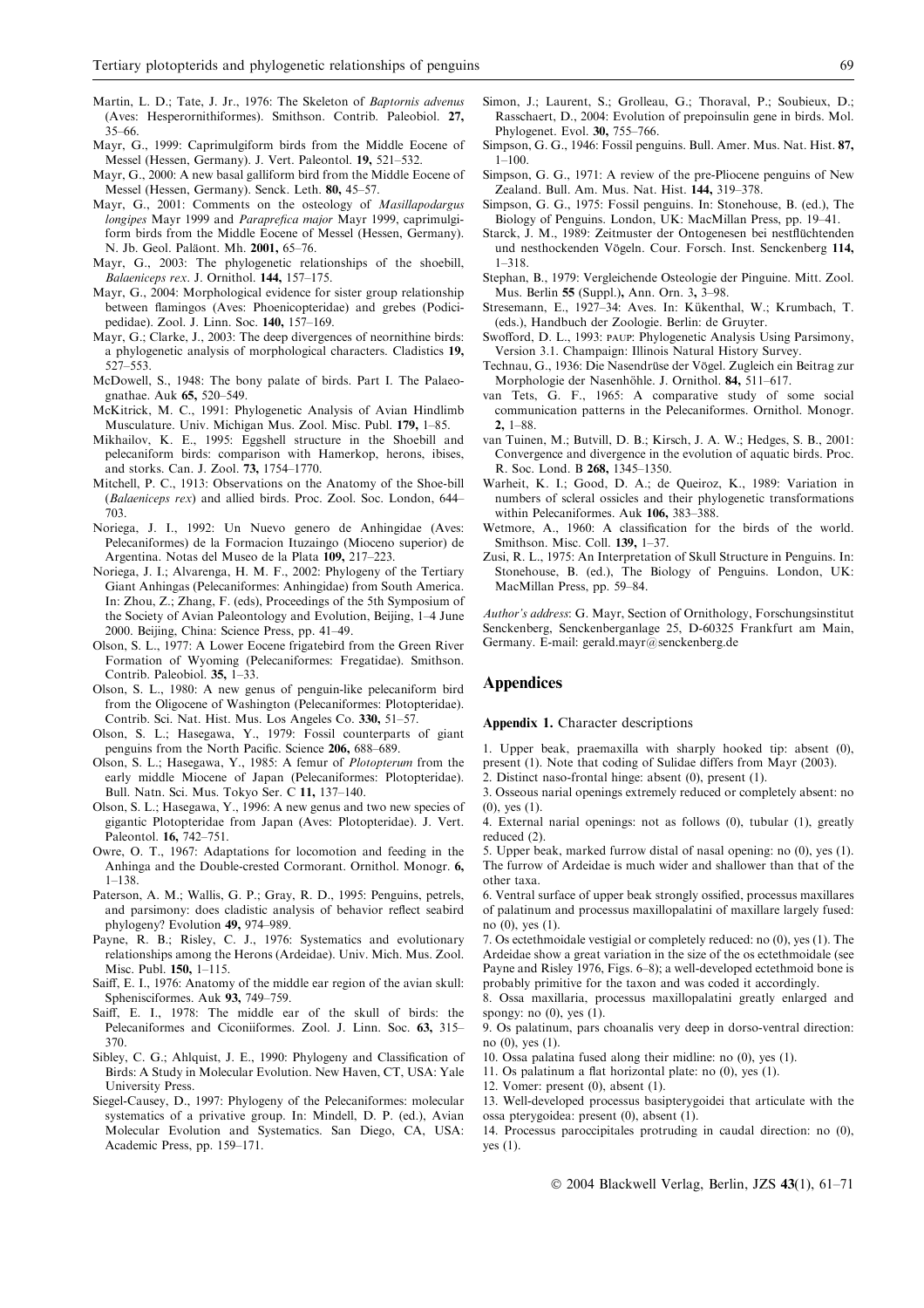15. Lamina parasphenoidalis ('basitemporal plate') essentially flat and rostrolaterally bordered by marked osseous walls, tubercula basilaria strongly developed: absent (0), present (1). In the Sulidae the lamina parasphenoidalis is strongly pneumatic.

16. Recessus tympanicus dorsalis: not as follows (0), greatly enlarged and situated rostrally to the articular facets of the quadrate (1), enlarged and situated laterally to the articular facets of the quadrate (2) (see Saiff 1976, 1978). Usually the recessus tympanicus is small and situated between the articular facets of the quadrate.

17. Fossae temporales very marked and extending to midline of cranium: no (0), yes (1).

18. Fossae glandularum nasales very marked and situated on dorsal surface of supraorbital margin of orbitae: no (0), yes (1).

19. Quadratum, condylus medialis with marked, rostrally or laterally projecting concave articular surface: no (0), yes (1).

20. Quadratum, processus orbitalis reduced: no (0), yes (1).

21. Number of scleral ossicles: 14 or more (0), 13 or less (1); (after Lemmrich 1931; Warheit et al. 1989, and pers. obs.).

22. Styliform process at caudal end of cranium (e.g. Stresemann 1927–1934, Fig. in p. 851, Owre 1967): absent (0), present (1).

23. Columella tubular (Feduccia 1977, Fig. 1): no (0), yes (1).

24. Third cervical vertebra, osseous bridge from processus transversus to processus articularis caudalis (Mayr and Clarke 2003, Fig. 6D): absent  $(0)$ , present  $(1)$ .

25. Eighth–11th cervical vertebrae: processus carotici ankylozed along midline, forming an osseous canal: no (0), yes (1).

26. Caudalmost thoracic vertebrae opisthocoelous: no (0), yes (1). See Goedert and Cornish (2002) concerning the presence of opisthocoelous thoracic vertebrae in the Plotopteridae. The condition in Pelecanidae is uncertain as the caudalmost thoracic vertebrae are fused to a notarium.

27. Furcula, extremitas omalis with strongly developed, laterally protruding facies articularis acrocoracoidea which articulates with a distinct ovoid facies articularis clavicularis of the coracoid: no (0), yes (1). The extremitates omales of furcula and coracoid are fused in the Fregatidae.

28. Furcula, apophysis furculae: not as follows (0), abutting with an articular facet at the apex carinae of the carina sterni (1), fused with the apex carinae of the carina sterni (2).

29. Coracoid, foramen nervi supracoracoidei: absent (0), present (1), condition in penguins (2). For the reasons detailed above, the author considers the foramen in the coracoid of penguins to be nonhomologous to that of the other ingroup taxa (see above and Fig. 9). 30. Coracoid, extremitas sternalis, processus lateralis greatly elongated: no (0), yes (1).

31. Scapula, acromion very large and projecting rostrally well beyond coracoidal articulation: no (0), yes (1).

32. Scapula forming a thin, sheetlike, greatly expanded blade: no (0), yes (1).

33. Sternum, apex carinae pointed and projecting far rostrally to sulci coracoidei: no (0), yes (1).

34. Sternum, dorsal surface with numerous pneumatic foramina along midline and lateral margins: no (0), yes (1).

35. Sternum, caudal margin, trabecula mediana very short, reaching much less far distally than trabeculae laterales: no (0), yes (1).

36. Humerus, proximal end with a deep, rounded head and a ventrally directed caput humeri: no (0), yes (1).

37. Humerus, distal end strongly flattened and ventrally protruding, sulci scapulotricipitalis et humerotricipitalis forming two deep furrows and shifted towards ventral margin of bone: no (0), yes (1). This character complex is also found on the distal humerus of the Great Auk (Pinguinus impennis) and in Lucas Auks (Mancallinae), the humeri of which otherwise, however, distinctly differ from those of plotopterids and penguins. It appears to be functionally independent of the previous character which is absent in Pinguinus and Mancallinae.

38. Humerus, proximal end, sulcus transversus very deep, long, and rectangular-shaped: no (0), yes (1).

39. Humerus, crista deltopectoralis: not as follows (0), strongly protruding and triangular (1), reduced (2).

40. Humerus, large and strongly protruding processus supracondylaris dorsalis present: no (0), yes (1).

41. Ulna and radius greatly expanded and flattened: no (0), yes (1).

42. Os carpi ulnare flattened, with large caudal expansion: no (0), yes (1).

43. Patella very large and with marked sulcus for tendon of musculus ambiens (closed to form a canal in Plotopteridae, some Phalacrocoracidae, and Anhingidae): no (0); yes (1).

44. Tibiotarsus, proximal end, cristae cnemiales greatly enlarged and strongly proximally protruding: no (0), yes (1).

45. Tibiotarsus, distal end bent medially, condylus medialis protruding farther distally than condylus lateralis: no (0), yes (1).

46. Tarsometatarsus greatly abbreviated, measuring only about 1/4 of the length of the tibiotarsus: no (0), yes (1).

47. Tarsometatarsus, hypotarsus with tendon of musculus flexor digitorum longus and m. flexor hallucis longus enclosed in bony canal: no (0), yes (1).

48. Tarsometatarsus, foramen vasculare distale distally open or completely absent: no (0), yes (1). Although a foramen vasculare distale is absent in modern Fregatidae, it is present in early Tertiary stem group frigatebirds (Olson 1977) and apparently was lost in the stem lineage of the crown group; accordingly it has been coded as present for Fregatidae.

49. Tarsometatarsus, trochlea metatarsi II markedly longer than trochlea metatarsi IV, reaching as far distally as trochlea metatarsi III: no (0), yes (1).

50. Limb bones heavily pachyostotic, i.e. with greatly thickened bone walls: absent (0), present (1). See Hasegawa et al. (1979, p. 16) concerning pachyostosis in the Plotopteridae.

51. Musculus ambiens: present (0), extremely vestigial or absent (1); (after McKitrick 1991).

52. Musculus flexor cruris lateralis, pars accessoria ('Y' muscle in the formula of George and Berger 1966, Table IX.1): present (0), absent (1); (after McKitrick 1991).

53. Musculus caudofemoralis, pars pelvica ('B' muscle in the formula of George and Berger 1966, Table IX.1): present (0), absent (1); (after McKitrick 1991).

54. Musculus flexor hallucis longus and musculus flexor digitorum longus, type of arrangement; see George and Berger (1966, p. 447) for description of types I–VIII; (after McKitrick 1991).

55. Powder down patches on back of rump: absent (0), present (1); (after Beddard 1898; Mitchell 1913; Stresemann 1927–1934).

56. Gular pouch: absent (0), very inconspicuous and feathered (1), large and naked (2).

57. Three anterior toes webbed: no (0), yes (1).

58. Hallux: not as follows (0), greatly reduced (1), as before, consisting of a single phalanx only (2). Within Galliformes, a long hallux is present in stem lineage representatives (Mayr 2000) and presumably basal (e.g. Mayr 2000) extant taxa like Megapodiidae and Cracidae, and the author considers a long hallux to be primitive within the taxon.

59. Hallux included in webbed foot: no (0), yes (1). This character is generally considered to be a synapomorphy of the 'Pelecaniformes', it has been coded as unknown in Spheniscidae and Procellariiformes in which the hallux is greatly reduced.

60. Claw of third toe distinctly pectinated on its medial side: no (0), yes (1).

61. Glandula nasalis ('salt gland') single-lobed and with only a single efferent ductus: no (0), yes (1); after Technau (1936). The Balaenicipitidae lack a glandula nasalis.

62. Eggshell covered with layer of amorphous calcium carbonate: no (0), yes (1) (Mikhailov 1995).

63. Young at hatching: downy (0), naked (1).

64. Young fed down gullet of adults (Cracraft 1985); no (0), yes (1).

65. Eggs incubated beneath feet: no (0), yes (1) (after Cracraft 1985; del Hoyo et al. 1992).

66. 'Sky-pointing'/'wing waving' display: absent (0), present (1); (after van Tets 1965; Cracraft 1985; del Hoyo et al. 1992).

67. Hop-display: absent (0), present (1); (after van Tets 1965; Cracraft 1985; del Hoyo et al. 1992).

68. Kink-throating' display: absent (0), present (1); (after van Tets 1965; Cracraft 1985; del Hoyo et al. 1992).